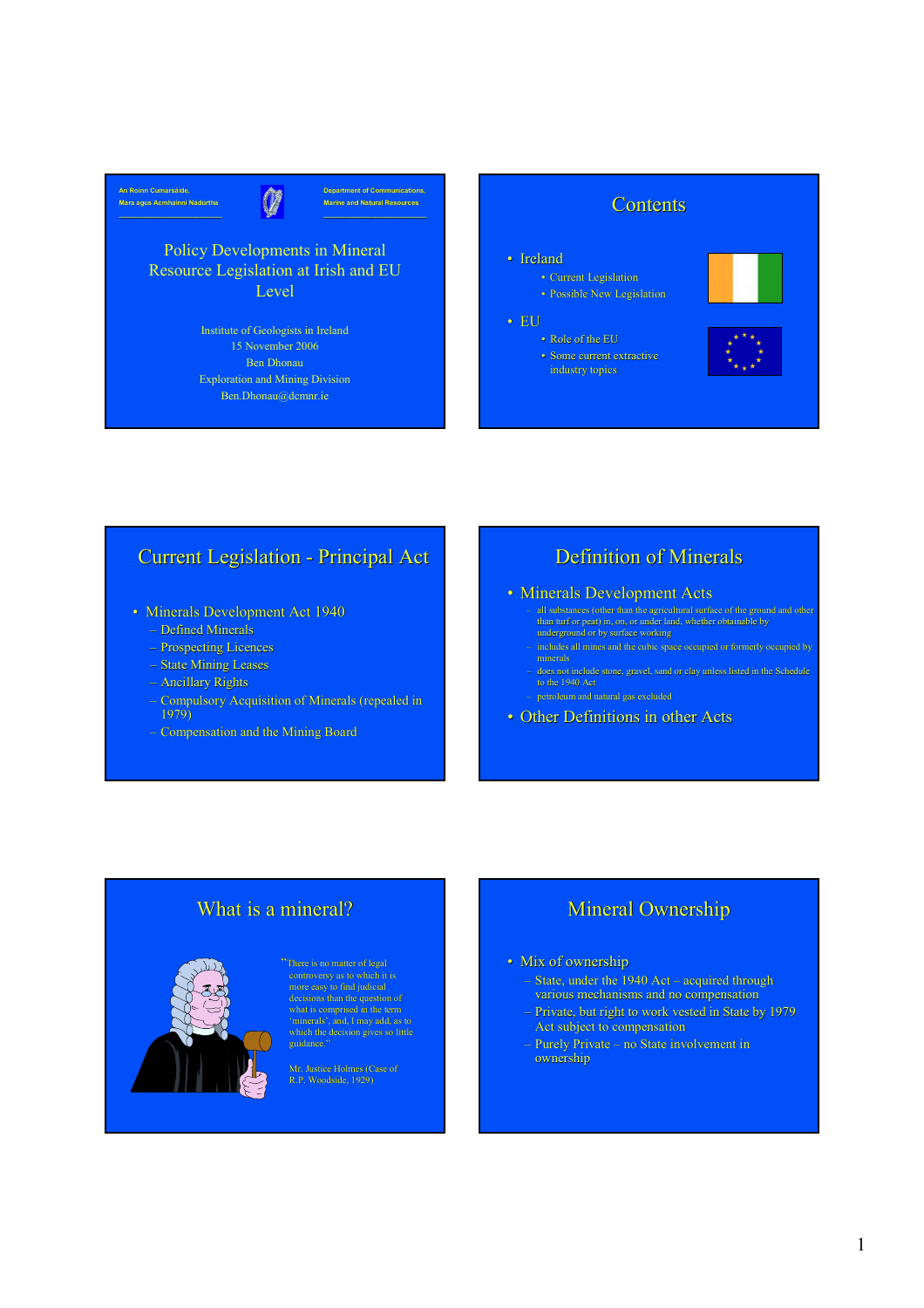

#### Other Legislation

- Minerals Exploration and Development Company Act 1941
	- Acquisition of State Minerals
- Petroleum and Other Minerals Development Act 1960
- Separate regulation for Petroleum and Natural Gas • Minerals Development Act 1979
- Right of working Private Minerals vested in Minister • Minerals Development Act 1995 & Minerals
- Development Act 1999
- Technical Amendments

## General Policy

- Substantial role for the Private Sector
- In the national interest for both State and Private Minerals to be developed
- Regulation of both therefore required e.g. PLs
- State should be recompensed - Royalties



#### Generally Successful Policy

- About 1,000 PLs issued
- 80 new PLs this year
- Always in top 20 in
- Fraser Institute Survey
- >150 Mining Facilities
- Zinc production

# But nothing is perfect





#### Programme for Government

- Encourage further exploration while maximising the value added to the Irish economy
- Consolidate and update the Minerals Development Acts

#### Issues for New Bill

- Clarify distinction between "minerals" and "stone gravel sand and clay'
- One type of Mining Facility for State and Private **Minerals**
- Greater clarity re royalties
- Simplify process for permittng Private Minerals and clarify basis for setting compensation
- Restrict applications for a mining lease to relevant PL holder
- Modernise procedures relating to ancillary rights
- Rehabilitation of abandoned mine sites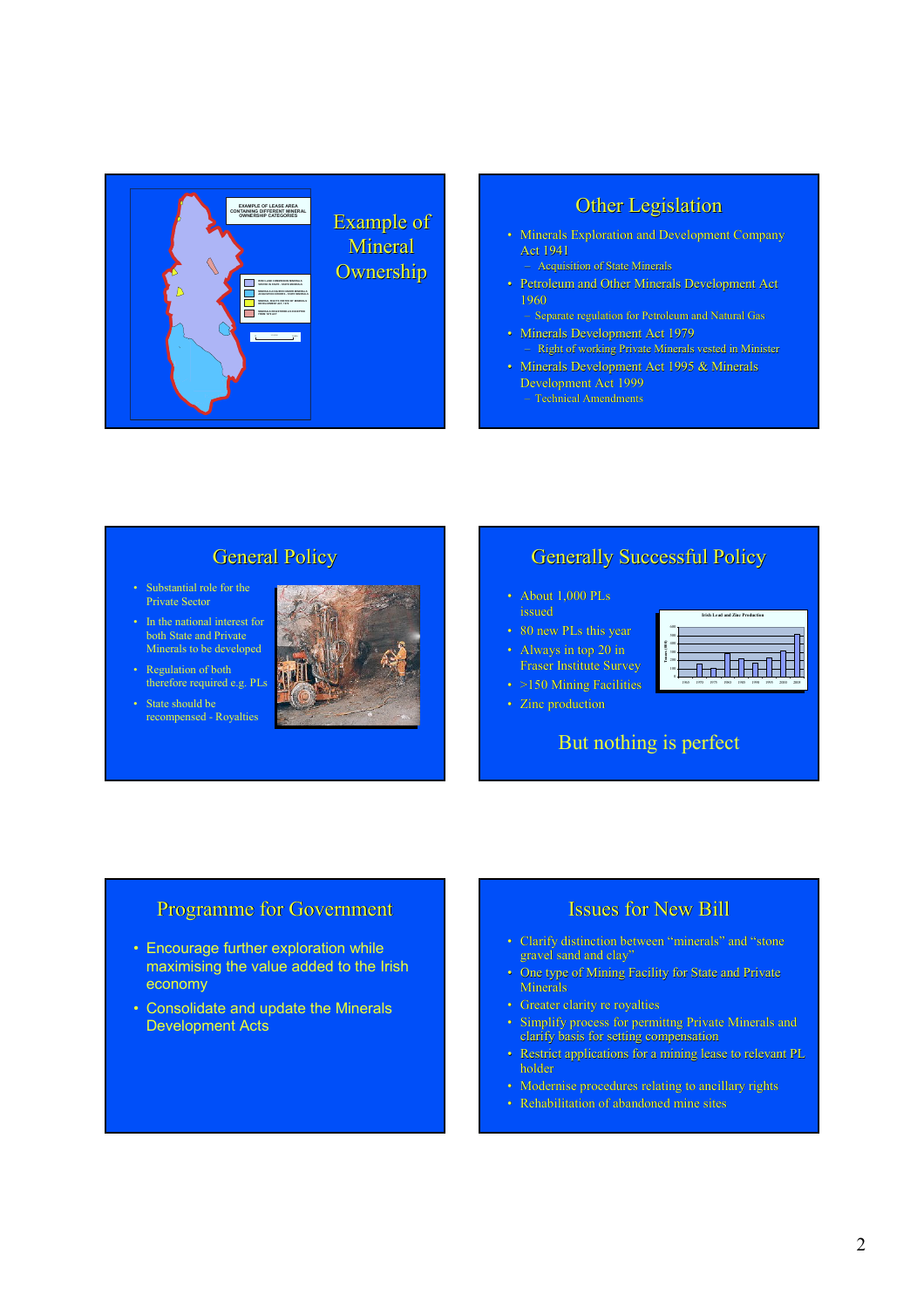#### The Constitution

- Art 43 "... The State ... guarantees to pass no law attempting to abolish the right of private ownership or the general right to transfer, bequeath, and inherit property."
- Case Law clarifies this

#### Time scale

- 2005 2006 Preparation of Heads of a new Bill
- 27 June 2006 Government approval to draft a new Bill
- 2<sup>nd</sup> quarter 2007 Target for completion

#### EU

Ex Africa semper aliquid novi Pliny the Elder 1st Century AD

Always something new out of Brussels



#### EU Extractive Industry Specific

- Subsidiarity Minerals policy a matter for Member States
- Two Health and Safety Directives (92/91/EEC & 92/104/EEC)
- Directive on the Management of Waste from the Extractive Industry (2006/21/EC)
- Communications from the Commission – Promoting sustainable development in the EU non-energy extractive industry (COM(2000) 265 final) – Safe operation of mining activities: a follow-up to recent mining accidents (COM(2000) 664 final)



#### **Horizontal Legislation**

- Not specifically directed at any one industry
- Covers areas of EU Competence such as
	- Environment
	- Health and Safety
- Examples:
	- Water Framework Directive
	- Birds and Habitats Directive
	- Directive on chemical agents at work
	- etc, etc, etc